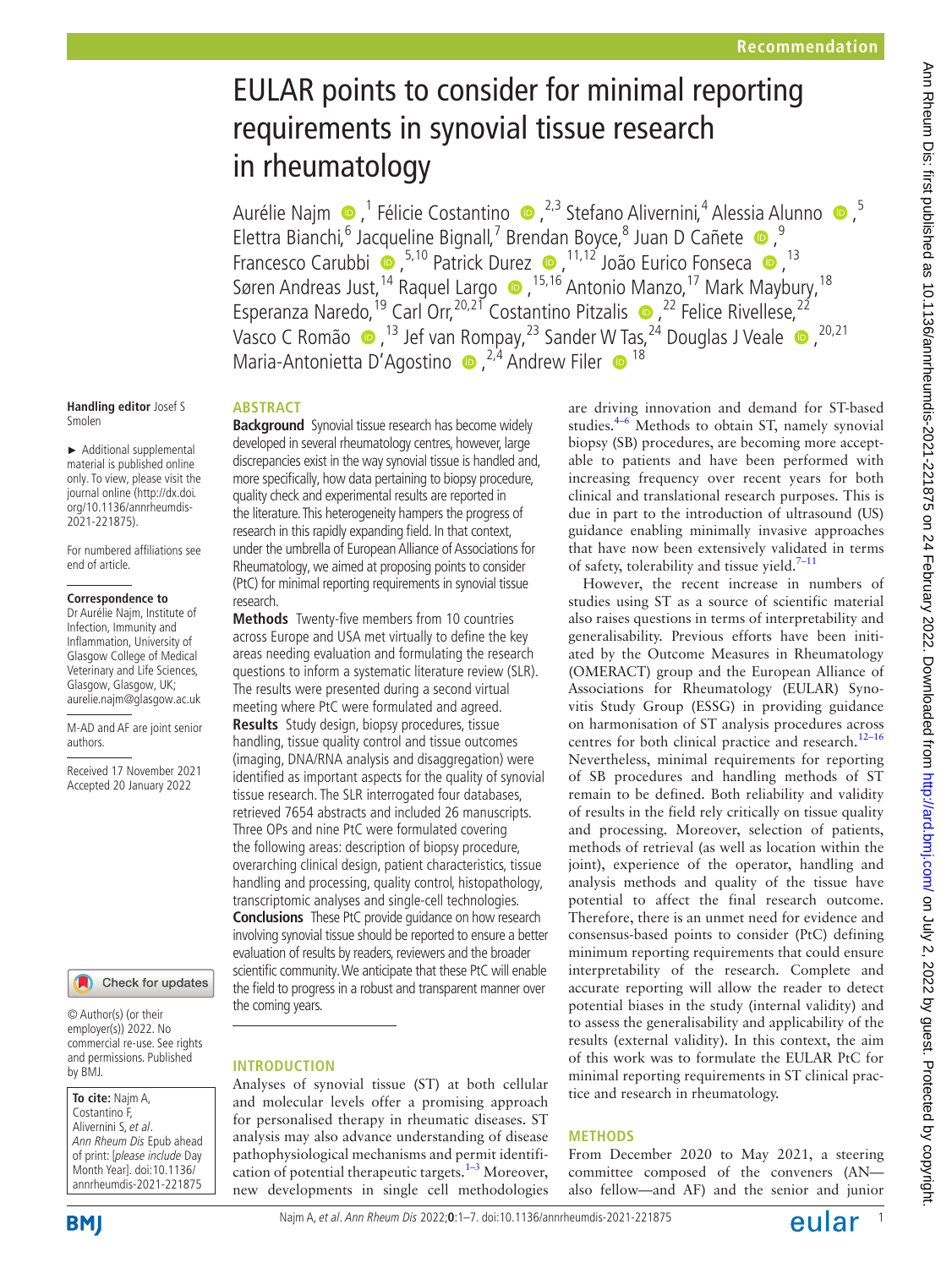# **Recommendation**



<span id="page-1-0"></span>**Figure 1** Project framework. PICO, population, intervention, comparison and outcomes; PtC, points to consider; SLR, systematic literature review; TF, task force.

methodologists (M-AD'A and FC) led a multidisciplinary task force following the 2014 updated EULAR standardised oper-ating procedures.<sup>[17](#page-5-4)</sup> The task force included in total 25 members (including the steering committee) from 10 countries, composed of 19 rheumatologists (2 of them also representing the Emerging EULAR Network), 1 translational immunologist and 2 pathologists alongside one allied health professional and two patient representatives. Two virtual meetings of the task force were held, one in December 2020 and one in May 2021. During the first task force meeting, research questions pertaining to the project were formulated. The fellow (AN), guided by the methodologists, performed an systematic literature review (SLR), gathering articles on ST biopsy procedures, their tolerance and outcomes, tissue handling and randomisation, tissue quality control and tissue outcomes. The SLR is published separately, and it forms an integral part of the project.

During the second task force meeting, the results of the SLR were presented and discussed, leading to the formulation of PtC based on evidence and expert opinion. Every statement was presented, iteratively discussed and voted on (informal voting). The level of evidence (LoE) supporting each statement was assigned according to the Oxford Centre for Evidence Based Medicine 2011 Levels of Evidence.<sup>18</sup> Of note, an LoE of five corresponds to expert opinion and an LoE of four corresponds to case–control studies. Finally, each task force member anonymously indicated their level of agreement (LoA) with each PtC online (Numerical Rating Scale ranging from 0='completely disagree' to 10='completely agree'). The aspects emerging during discussion that required further evidence were integrated in the research agenda. All these steps are summarised in [figure](#page-1-0) 1. The final manuscript was reviewed and approved by all task force members, followed by verification by the EULAR Executive Committee.

#### **RESULTS**

Three overarching principles (OP) and nine PtC were formulated ([table](#page-2-0) 1). All OP and PtC were approved after one round of hand raised voting during the task force meeting and one round of online voting after the task force meeting. The mean LoAs were higher or equal to 9, with a percentage of votes above 8/10 of 100% for most of the OP and PtC. LoA was reported in [table](#page-2-0) 1. The LoE was 4 or 5 for all PtCs. The PtC is intended to provide guidance on how research involving ST should be reported in the following areas: biopsy procedures, study design, patients and disease characteristics, handling and processing

methods of tissue, quality control, histological analysis, molecular analysis and single cell technologies. The target population was identified as rheumatologists, pathologists and scientists (eg, computational biologists, translational immunologists, molecular scientists), using or involved in research on ST. The target users were defined as physicians and allied health professionals (eg, physiotherapists and specialist nurses), patient research partners and patient charities and organisations, reviewers, journal editors, scientific societies and OMERACT, pharmaceutical industry, biopsy device manufacturers, and the enhancing the quality and transparency of health research network.

## **Overarching principles**

OP-1: Synovial biopsies (single and sequential), performed in aseptic conditions, are safe, well tolerated and can be performed for both clinical and research purposes

SB is performed in both clinical and research settings across numerous centres in Europe. The body of evidence suggesting that the technique is safe and well tolerated has grown over the years, and the safety of the procedure is now well established.[7 8 10 11 19–23](#page-5-2) The task force emphasised that this applies to both single and sequential biopsies.<sup>1120</sup>

# OP-2: In both clinical and research settings, synovial biopsies should be guided by imaging techniques. Arthroscopy and ultrasonography are the preferred techniques to guide synovial biopsies

The task force strongly felt that SB should no longer be performed without imaging guidance. This is justified by the fact that blind needle biopsy (NB) procedures retrieve less graded tissue than guided techniques. $24$  The most commonly used imaging techniques to guide synovial biopsies are US-guided NB, US-guided portal and forceps and arthroscopy. CT and MRI guidance are not used commonly and therefore cannot be recommended.

#### OP-3: US or arthroscopy can be used to guide the SB without affecting the tolerability of the procedure or the minimal required tissue for meaningful analysis

While the number of graded ST fragments/total number of ST fragments does not differ with US and arthroscopic guided biopsy, the quantity and quality of RNA retrieved was superior with arthroscopy in a study comparing the tissue outputs of different techniques[.24](#page-5-7) Nevertheless, all techniques allow retrieval of a sufficient quantity of ST for meaningful analysis. Short-term and long-term tolerance is satisfactory with all guided techniques in terms of Visual Analogue Scale pain, swelling and stiffness for both small and large joints, with no difference reported between techniques in a study of over 500 procedures. $^{11}$  $^{11}$  $^{11}$ 

#### **Points to consider**

PtC-1: The details of the biopsy procedure should be reported in every study. This should include non-exhaustively:

- ► Exclusion criteria for biopsy.
- Target joint(s) and recess.
- ► Intra-articular steroids in the previous 4 weeks or during the procedure.
- Technique used (type and size of biopsy retrieval device).
- Machine/probe for US-guided biopsies, arthroscopic equipment.
- Adverse events.
- ► Operator's experience and training.

Among the 26 manuscripts retrieved by the supporting SLR reporting on biopsy procedures, details of the procedure were very heterogeneously reported. For instance, exclusion criteria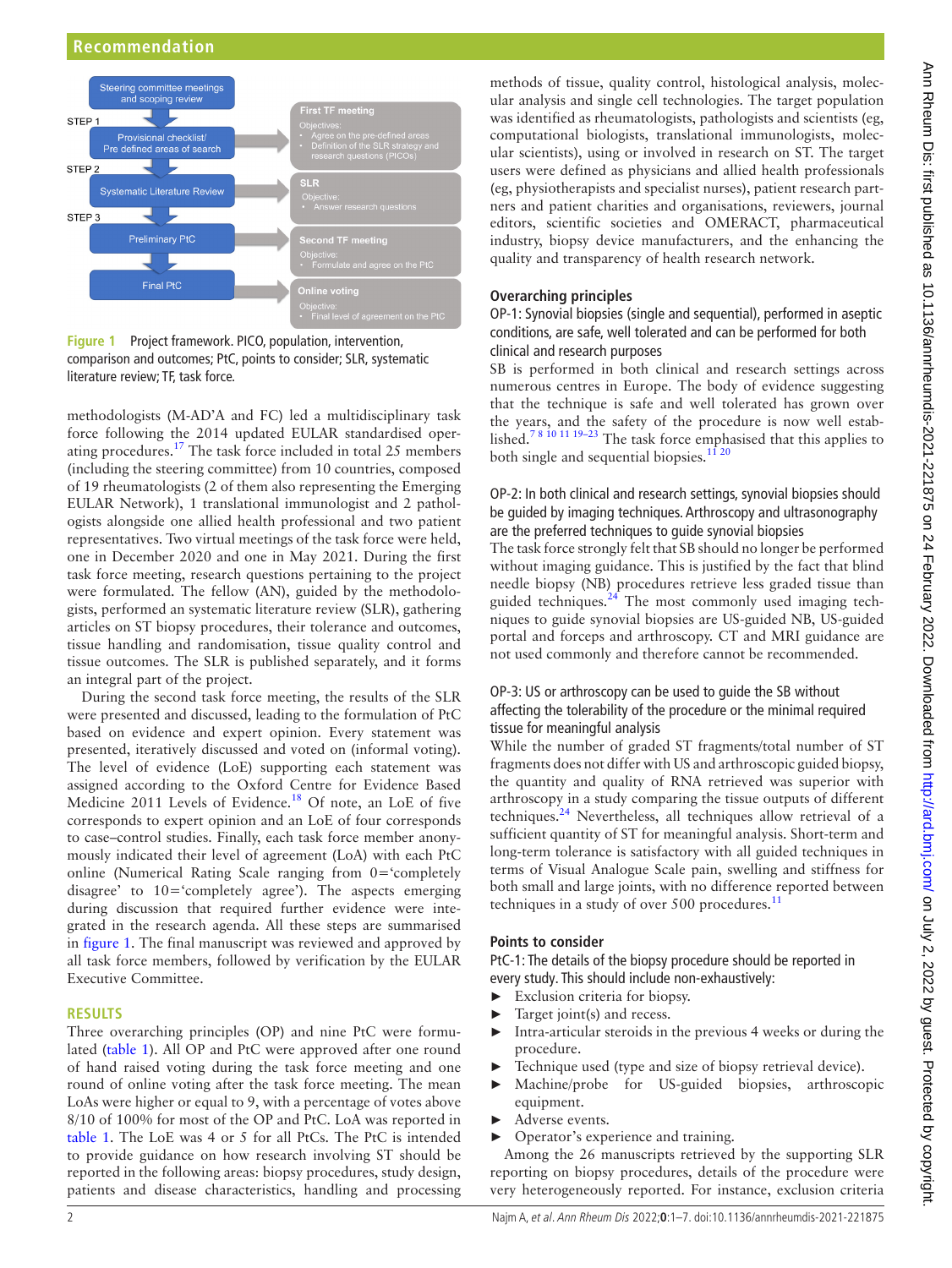<span id="page-2-0"></span>

| Table 1 Overarching principles and points to consider for minimal reporting requirements in synovial tissue clinical practice and research in<br>rheumatology, with levels of evidence (LoE) and levels of agreement (LoA)                                                                                                                                                                                                                                                                                                                                                   |                                          |
|------------------------------------------------------------------------------------------------------------------------------------------------------------------------------------------------------------------------------------------------------------------------------------------------------------------------------------------------------------------------------------------------------------------------------------------------------------------------------------------------------------------------------------------------------------------------------|------------------------------------------|
| <b>Overarching principles</b>                                                                                                                                                                                                                                                                                                                                                                                                                                                                                                                                                | LoA mean (SD);<br>% of votes $\geq 8/10$ |
| 1. Synovial biopsies (single and sequential), performed in aseptic conditions, are safe, well-tolerated and can be performed for both clinical and research 9.77 (0.53), 100%<br>purposes.                                                                                                                                                                                                                                                                                                                                                                                   |                                          |
| 2. In both clinical and research settings, synovial biopsies should be guided by imaging techniques. Arthroscopy and ultrasound are the preferred<br>techniques to quide synovial biopsies.                                                                                                                                                                                                                                                                                                                                                                                  | 9.71 (0.56), 100%                        |
| 3. Ultrasound or arthroscopy can be used to guide the synovial biopsy without affecting the tolerability of the procedure or the minimal required tissue 9.14 (0.96), 83.6%<br>for meaningful analysis.                                                                                                                                                                                                                                                                                                                                                                      |                                          |
| Points to consider                                                                                                                                                                                                                                                                                                                                                                                                                                                                                                                                                           |                                          |
| 1. The details of the biopsy procedure should be reported in every study. This should include non-exhaustively:<br><b>Exclusion criteria for biopsy</b><br>▶<br>Target joint(s) and recess<br>▶<br>Intra-articular steroids in the previous 4 weeks or during the procedure<br>▶<br>Technique used (type and size of biopsy retrieval device)<br>▶<br>Machine/probe for ultrasound quided biopsies and arthroscopic equipment<br>▶<br>Adverse events<br>▶<br>Operator's experience and training (noting that no minimal training requirements are yet defined). (LoE 5)<br>▶ | 9.38 (0.80), 100%                        |
|                                                                                                                                                                                                                                                                                                                                                                                                                                                                                                                                                                              |                                          |
| 2. Overarching clinical study design, including aspects related to participant disease characteristics and treatments, must be defined in order to evaluate 9.81 (0.51), 100%<br>the generalisability and validity of the outcome. (LoE 5)                                                                                                                                                                                                                                                                                                                                   |                                          |
| 3. Conventional patient disease activity measures, disease stage and treatment should be described in order to evaluate the generalisability and validity 9.45 (1.19), 95%<br>of the outcome. (LoE 5)                                                                                                                                                                                                                                                                                                                                                                        |                                          |
| 4. Clinical and contemporary imaging characteristics of the biopsied joints should be described in order to evaluate the generalisability and validity of<br>the outcome. (LoE 4)                                                                                                                                                                                                                                                                                                                                                                                            | 8.95 (1.28), 90.5%                       |
| 5. Tissue handling and processing methods must be described in order to ensure reproducibility, including numbers and size of fragments allocated<br>randomly to each analytic. (LoE 4)                                                                                                                                                                                                                                                                                                                                                                                      | 9.10 (1.64), 90.5%                       |
| 6. Method and results of tissue quality assessment should be reported, including the percentage of graded tissue. (LoE 5)                                                                                                                                                                                                                                                                                                                                                                                                                                                    | 9.33 (1.06), 90.5%                       |
| 1. When histological or immunohistological analysis is performed, the scoring or analysis system should be defined including:<br>Representative images<br>▶<br>Reference to original publication for validated scoring systems only<br>Digital analysis software used, including version numbers of platforms<br>▶<br>Immunohistological staining protocol, including antibody sources and clones<br>▶<br>$\blacktriangleright$ Area assessed and sampling strategy<br>Numbers of observers and intra- and inter-observer variability. (LoE 5)                               | 9.48 (0.75), 100%                        |
| 8. Methods of extraction and quantification should be defined, and purity, quantity and quality of DNA/RNA should be reported (LoE 5).                                                                                                                                                                                                                                                                                                                                                                                                                                       | 9.67 (0.58), 100%                        |
| 1. In case of single cell analysis, methods used and quality outcomes should be detailed, including:<br>Methods of tissue or cell preservation<br>Methods of tissue dissociation<br>▶<br>Percentage of viable cells<br>▶<br>Percentage of mitochondrial gene expression seen in the sequenced cells and the threshold chosen for analysis<br>If sorting is used, the strategy used and purity of sorted cells.<br>▶                                                                                                                                                          | 9.71 (0.56), 100%                        |

(LoE 4)

LoA, Level of agreement; LoE, Level of Evidence; SD, Standard deviation.

for biopsy and intra-articular treatments in the previous 4 weeks or during the procedure (intra-articular steroids) were reported in less than 10% of the manuscripts, while the target joint(s) and recess, technique used, and equipment were more frequently reported (>75% of included studies). Adverse events were reported in only 20% of the manuscripts and none reported operator's experience.

Based on these results, the task force developed a nonexhaustive list of elements pertaining to the procedure itself that should be mentioned in every study involving SB. Although minimal training requirements for SB are not yet defined, operator's experience and training should be reported in every study. Of note, a standardised training model for US-guided, minimally invasive SB procedures in large and small joints constitutes another EULAR task force initiative.<sup>[25](#page-5-8)</sup> In addition, depending on the study design, a description of patient tolerability of the procedure is desirable.

PtC-2: Overarching clinical study design, including aspects related to participant disease characteristics and treatments, must be defined in order to evaluate the generalisability and validity of the outcome This point refers to the study design, defined a priori when the study framework is elaborated by authors. It is known that treatments and disease phenotype can affect ST outcomes in terms of histopathology and transcriptomics especially in inflammatory arthritis.<sup>1426–32</sup> Therefore, the task force recommends that aspects pertaining to study design, including participants, disease characteristics (including fulfilment of classification criteria) and treatments, should always be reported in manuscripts.

# PtC-3: Conventional patient disease activity measures, disease stage and treatment should be described in order to evaluate the generalisability and validity of the outcome

This point refers specifically to outcome measures and characteristics of the patients included in the study that should always be reported. In the SLR, 100% of studies reported patient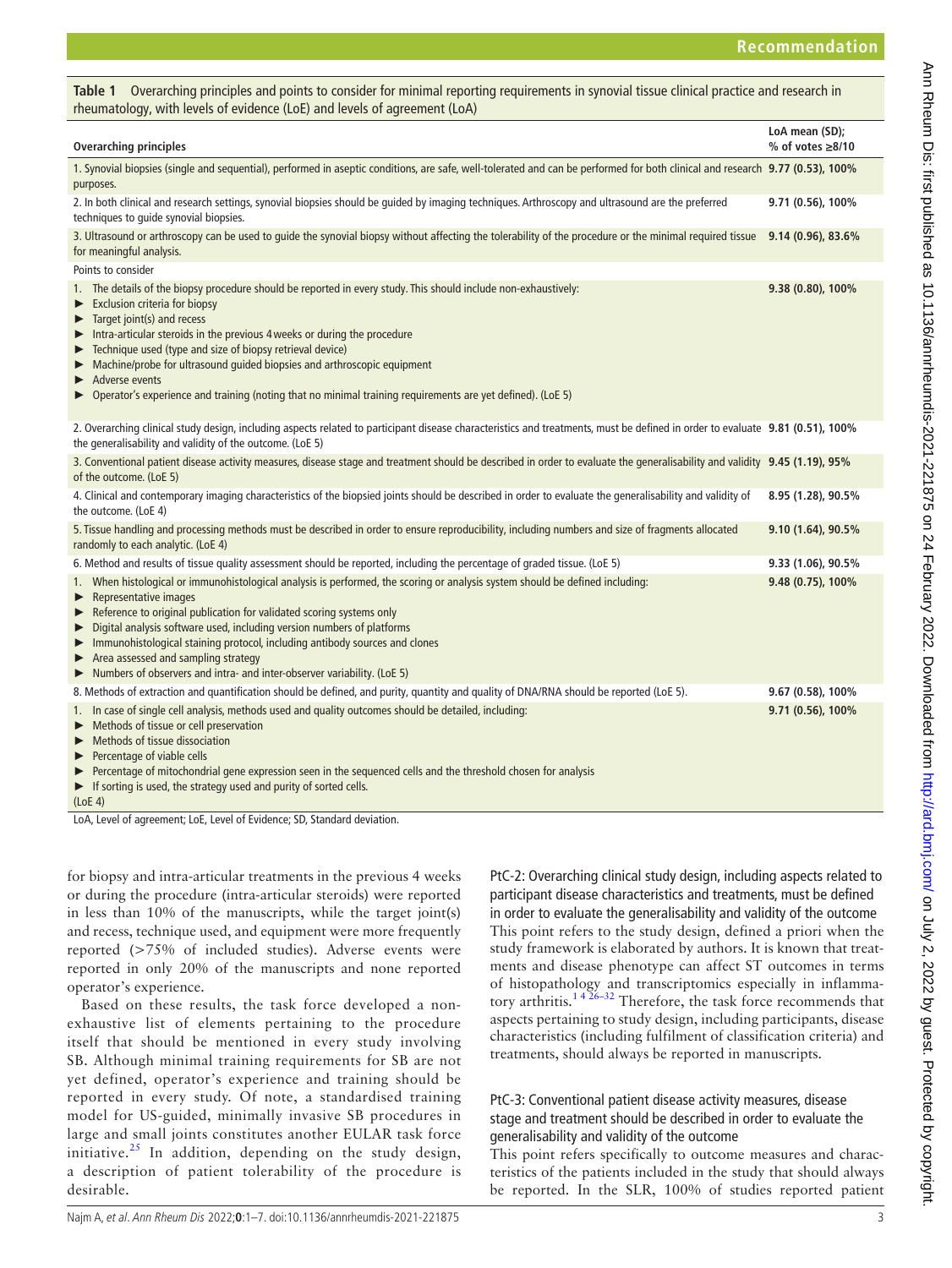demographics and diagnosis, but only 62% reported clinical data, such as disease activity and current therapy. More specifically, disease activity measures should be outlined, including Disease Activity Score 28 C reactive protein or erythrocyte sedimentation rate (ESR), Clinical Disease Activity Index or Simple Disease Activity Index for rheumatoid arthritis or other measures depending on the rheumatic disease under evaluation. Disease duration and conventional synthetic, targeted synthetic or biologic disease-modifying antirheumatic drugs should be reported.

#### PtC-4: Clinical and contemporary imaging characteristics of the biopsied joints should be described in order to evaluate the generalisability and validity of the outcome

First, the task force felt that clinical assessment of the biopsied joint including swelling should be reported. In the context of US guided SB, the US synovitis grade of the target joint is typically assessed. Surprisingly, these data were described in only 36% of the manuscripts describing US-guided SB in the SLR. The task force emphasised that the US grade of the synovitis in B mode and Doppler can affect tissue quality and outcomes,<sup>7 15 33</sup> and therefore, recommends that contemporary imaging characteristics of the biopsied joint are described. In addition, when available, radiographic aspects should be described and when the erosive status of the biopsied joint is known, this information should be provided.

### PtC-5: Tissue handling and processing methods must be described in order to ensure reproducibility, including numbers and size of fragments allocated to each analytic.

Our SLR retrieved numerous studies looking into intra-articular variability of tissue outcomes and sampling error.<sup>15 34–39</sup> More specifically, immune cell infiltrate, immunohistochemistry, cytokine mRNA and T cell repertoire displayed little or no difference when retrieved in different parts of large joints. $36-38$ 

Of interest, studies assessing sampling error showed that a minimum of 4 tissue fragments provided a reliable sample with 10% sampling error for small joint histopathological analysis,  $15$ while 4–7 tissue fragments were required to detect a twofold change with a  $25\%$  sampling error in PCR in large joints<sup>[34](#page-5-11)</sup> and the percentage mean difference for the staining of immunohistochemical cellular markers decreases below ±10%when a minimum of eight samples are considered in the evaluation.<sup>[39](#page-6-0)</sup> In addition, a minimum of 6 fragments and the assessment of an area of tissue of minimum  $2.5 \text{ mm}^2$  were deemed necessary to ensure representativity of histological analysis.<sup>40 41</sup> In this context, the task force recommends that authors report data pertaining to tissue handling and processing, including numbers and size of fragments allocated to each analytic.

#### PtC-6: Method and results of tissue quality assessment should be reported, including the percentage of graded tissue

Among the 26 studies included in the SLR, only 17 reported having controlled the tissue quality during their study (65%). The task force felt it was absolutely necessary for a quality control to be performed and reported by authors in manuscripts in order to ensure reliability and reproducibility of the results. When histopathological analysis is performed, the percentage of tissue presenting with a typical ST structure and an intact lining layer or positive CD68 staining should be reported.[7 15 16](#page-5-2)

PtC-7: When histological or immunohistological analysis is performed, the scoring or analysis system should be defined including

- $\blacktriangleright$  Representative images.
- Reference to original publication for validated scoring systems only.
- ► Digital analysis software, including version numbers of platforms used.
- Immunohistological staining protocol, including antibody sources and clones.
- Area assessed and sampling strategy.
- Number of observers and intraobserver and interobserver variability.

Since numerous studies assess histological aspects of the tissue, it was felt important by the task force to formulate a PtC related to histological scoring. More specifically, several aspects were deemed mandatory by the task force, such as describing staining protocols and antibodies sources and clones, providing representative images illustrating the findings and describing area assessed and sampling strategy. In the manuscripts included in the SLR, scoring systems were rarely described and chains of references to previous publications, but not the original scoring system, were often observed. Subsequently, the task force recommended that only the original publication describing the scoring system should be cited. The interobserver and intraobserver variability for histological analysis was similarly rarely described (n=4/26 publications, 15%) and should always be reported for studies using scoring by observers.

# PtC-8: Methods of extraction and quantification should be defined

and purity, quantity and quality of DNA/RNA should be reported Although no study specifically assessed the difference in outcomes arising from tissues yielding DNA or RNA of high versus poor quality (measured by the RNA integrity number for RNA), it was considered important by the task force members that such information should be reported in every manuscript. It is indeed anticipated that poor quality RNA, if used for RNA sequencing, will provide unreliable results. In addition, it has been noted in the SLR that such information was very rarely reported in the analysed publications (two out eight publications looking at molecular aspects of ST (25%)).

# PtC-9: In case of single cell analysis, methods used and quality outcomes should be detailed, including

- ► Methods of tissue or cell preservation.
- Methods of tissue dissociation.
- Percentage of viable cells recovered or analysed.
- Percentage of mitochondrial gene expression seen in the sequenced cells and the threshold chosen for analysis.
- If sorting is used, the strategy used and purity of sorted cells.

The recent development of single cell technologies has also raised methodological challenges. Of interest, the methods of tissue conservation or dissociation can influence the tissue outcome. In a study from Donlin *et al*, mechanical versus mechanical and enzymatic ST dissociation methods have been compared, showing that the latter retrieved a higher total cell count per gram of tissue, a higher viable cell count and a more representative number of cell subpopulations. In addition, they compared methods of tissue preservation, showing that cryopreserved samples retrieved similar numbers of viable cells and a similar variety of cell subpopulations to fresh samples.<sup>35</sup> Therefore, the task force recommends that these elements are reported in every publication, in addition to other aspects related to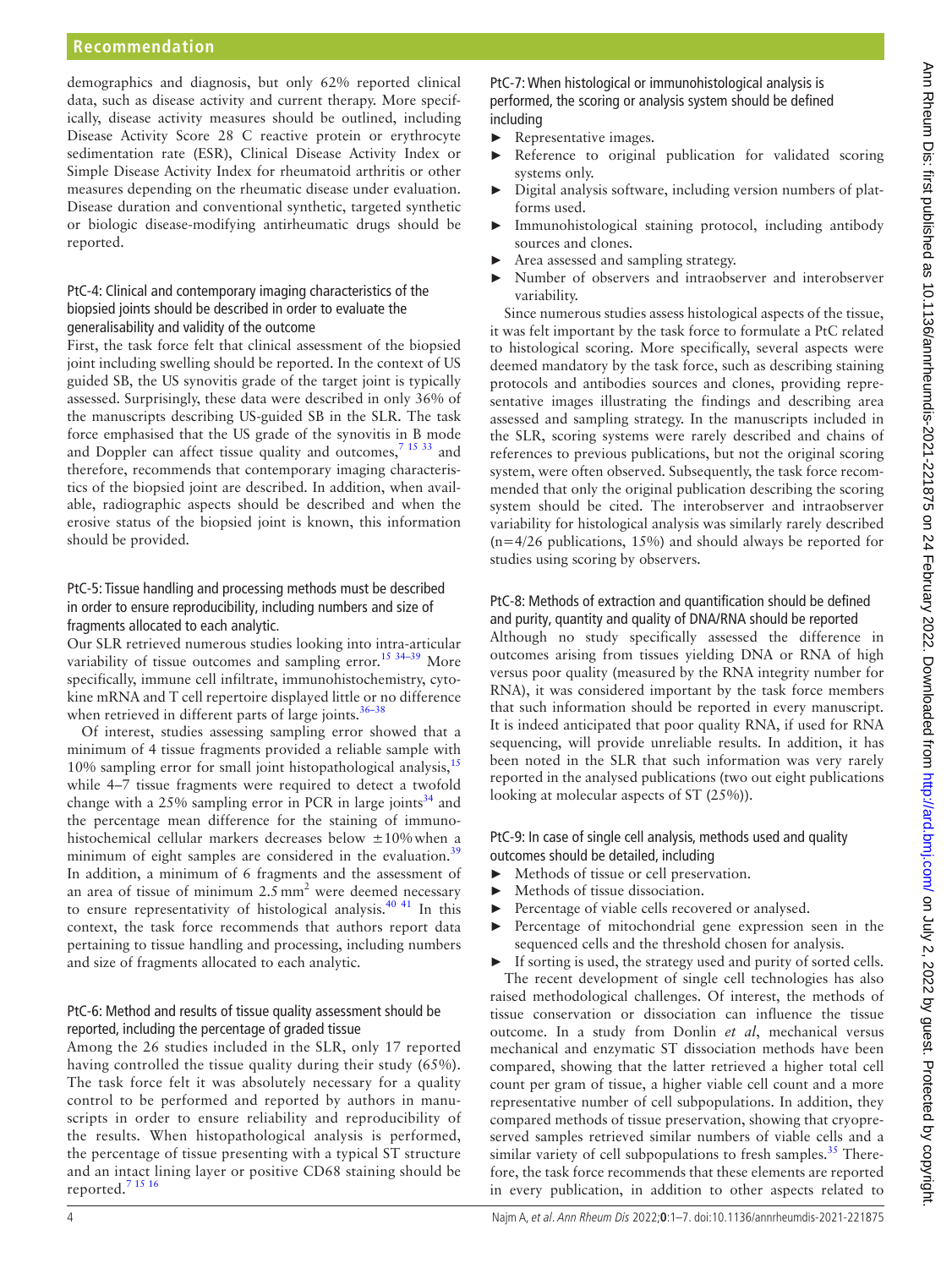quality, such as the percentage of viable cells and percentage of mitochondrial gene expression seen in the sequenced cells alongside parameters related to cell sorting methods, including flow cytometric staining protocols.

#### **DISCUSSION**

These are the first EULAR-endorsed PtC on ST research in rheumatology with the aim of them serving as a reference and checklist for clinicians and scientists involved in publishing, reviewing and reading manuscripts reporting ST research. They have been proposed by a multidisciplinary team of international experts in the field involving rheumatologists, translational researchers, methodologists and pathologists.

Our SLR retrieved several manuscripts, which were analysed from different perspectives. With respect to the OPs, we emphasised that the body of evidence on SB tolerability and safety is very reassuring for both single and sequential biopsies. In addition, the task force stated that SB should no longer be performed without imaging guidance, more specifically blind needle biopsies are no longer recommended. There is no preferred guiding technique between US or arthroscopy, since both allow retrieval of a sufficient quantity of tissue for meaningful analysis and are well tolerated.<sup>11 24</sup> Of interest, we assessed how comprehensively data relevant to study design, patients' characteristics, biopsy procedures, tissue handling, quality control and tissue outcomes were reported in the publications. In this regard, these PtC focus on specific areas requiring attention from authors when reporting their study results in order to ensure internal and external validity of the studies and generalisability. These PtCs are also proposed in an editor friendly document appearing as a checklist and provided in [online supplemental material 1.](https://dx.doi.org/10.1136/annrheumdis-2021-221875)

While conducting this work, we realised that the paucity of literature on clinical applications of tissue analysis did not allow the formulation of PtC dedicated to the clinical aspects. Indeed, although recent publications propose encouraging data for the use of SB for diagnosis, outcome prediction or disease management in clinical practice, the task force felt that these aspects should be included in the research agenda.<sup>2 4 42-44</sup> One major limitation encountered in the development of these PtC was the scarcity of literature appraising the practical aspects of tissue retrieval, handling and analysis. Due to the paucity of evidence comparing methods or outcomes based on tissue handling, quality or analysis, most of these PtC rely on expert opinion. In

# **Box 1 Research agenda**

#### <span id="page-4-0"></span>**Research agenda**

- ► Minimal training requirement for ultrasound guided SB for physicians and allied health professionals.
- ► Impact of training on patient tolerability; tissue yield/quality/ outcomes.
- ► Influence of tissue handling and processing (fixation, standardised operating procedures for freezing in optimal cutting temperature (OCT), fixation, and freezing (and time to freezing) for subsequent live tissue/cell analysis) on tissue quality/outcome.
- ► Clinical practice: supportive data for diagnosis or prognosis or disease management.
- ► Risk of Bias tools for translational research.
- Tissues considered as best 'non-inflammatory' controls (eg, healthy subjects, meniscectomy surgery, traumatic arthritis, cadavers).

this respect, it is noteworthy that the members of this task force acted as representatives of the most prominent centres working in the field of translational research in ST, including EULAR centres of excellence. Based on the SLR results and the inputs and discussion arising from the second task force meeting, other relevant items were incorporated in the research agenda [\(box](#page-4-0) 1).

In conclusion, these EULAR PtCs provide relevant guidance on minimal reporting requirements in ST research in Rheumatology. These first EULAR PtCs are intended to be disseminated and used by the broad research community, adding to previous initiatives from OMERACT and ESSG in order to allow the field of ST research to evolve in a robust and transparent manner in the future.

#### **Author affiliations**

<sup>1</sup>Institute of Infection, Immunity and Inflammation, University of Glasgow College of Medical Veterinary and Life Sciences, Glasgow, UK

<sup>2</sup>Université Paris-Saclay, UVSQ, Inserm U1173, Infection et Inflammation, Laboratory of Excellence Inflamex, Montigny-Le-Bretonneux, France

<sup>3</sup>Rheumatology Department, AP-HP, Boulogne-billancourt, Paris, France

<sup>4</sup>UOC di Reumatologia, Fondazione Policlinico Universitario Agostino Gemelli IRCSS, Università Cattolica del Sacro Cuore, Rome, Italy

<sup>5</sup>Internal Medicine and Nephrology Unit, Department of Clinical Medicine Life Health and Environmental Sciences, University of L'Aquila, L'Aquila, Italy

<sup>6</sup>Department of Pathology, Department of Anatomical Pathology, Central University Hospital of Liege, Liege, Belgium

<sup>7</sup>Rheumatology Patient Group, University Hospitals Birmingham NHS Foundation Trust, Birmingham, UK

<sup>8</sup>Department of Pathology and Laboratory Medicine, University of Rochester Medical Center, Rochester, New York, USA

<sup>9</sup> Arthritis Unit, Rheumatology Dpt, IDIBAPS, Barcelona, Spain

<sup>10</sup>Department of Medicine, San Salvatore Hospital, L'Aquila, Italy

<sup>11</sup>Pôle de Recherche en Rhumatologie, Institut de Recherche Expérimentale et Clinique, Université catholique de Louvain Secteur des sciences de la santé, Bruxelles, Belgium

<sup>12</sup>Pôle de Recherche en Rhumatologie, Institut de Recherche Expérimentale et

Clinique, Cliniques universitaires Saint-Luc, Bruxelles, Belgium<br><sup>13</sup>Serviço de Reumatologia, Centro Hospitalar Universitário Lisboa Norte, Instituto de Medicina Molecular, Lisboa, Portugal

<sup>14</sup>Department of Rheumatology, Bone and Joint Research Unit, Odense Universitetshospital, Odense, Denmark

<sup>15</sup>Joint and Bone Research Unit. Rheumatology Dept, Hospital Universitario Fundación Jiménez Díaz, Madrid, Spain

<sup>16</sup>Universidad Autónoma de Madrid, Madrid, Spain

17Translational Immunology Research Laboratories (LaRIT), Division of Rheumatology, Fondazione IRCCS Policlinico San Matteo, Pavia, Italy

<sup>18</sup>Rheumatology Research Group and Research into Inflammatory Arthritis Centre Versus Arthritis, Institute of Inflammation and Ageing, NIHR Birmingham Biomedical Research Center, University Hospitals Birmingham NHS Foundation Trust, Birmingham, UK

<sup>19</sup>Universitario Fundación Jiménez Díaz, IIS Fundación Jiménez Díaz, Rheumatology, Universidad Autónoma de Madrid, Madrid, Spain

<sup>20</sup> Centre for Arthritis and Rheumatic Disease, University College Dublin, Dublin, Ireland

<sup>21</sup>The Conway Institute, St Vincent's University Hospital, Dublin, Ireland

<sup>22</sup> Centre for Experimental Medicine and Rheumatology, Barts and The London School of Medicine and Dentistry William Harvey Research Institute, London, UK

<sup>23</sup>Patient Research Partners, Antwerp Province, Antwerpen, Belgium

<sup>24</sup> Amsterdam Rheumatology and Immunology Center, Department of Clinical Immunology and Rheumatology, Amsterdam University Medical Centres, Amsterdam, Noord-Holland, The Netherlands

**Correction notice** This article has been corrected since it published Online First. The affiliation and name details for Juan D Cañete have been updated.

**Twitter** Søren Andreas Just [@JustSoren](https://twitter.com/JustSoren) and Andrew Filer [@A\\_Filer](https://twitter.com/A_Filer)

**Contributors** All authors formulated the recommendation. All authors contributed to and finally approved the current manuscript.

**Funding** This work was funded by EULAR (SCI020).

**Competing interests** AN has received consulting and/or speaker's fees from UCB, CHUGAI, BMS all unrelated to this manuscript. FC has received consulting and/or speaker's fees from Lilly, Novartis and UCB, all unrelated to this manuscript. M-AD'A has received consulting and/or speaker's fees from Lilly, Novartis, AbbVie, BMS, Pfizer, Galapagos, and UCB, all unrelated to this manuscript. AF has received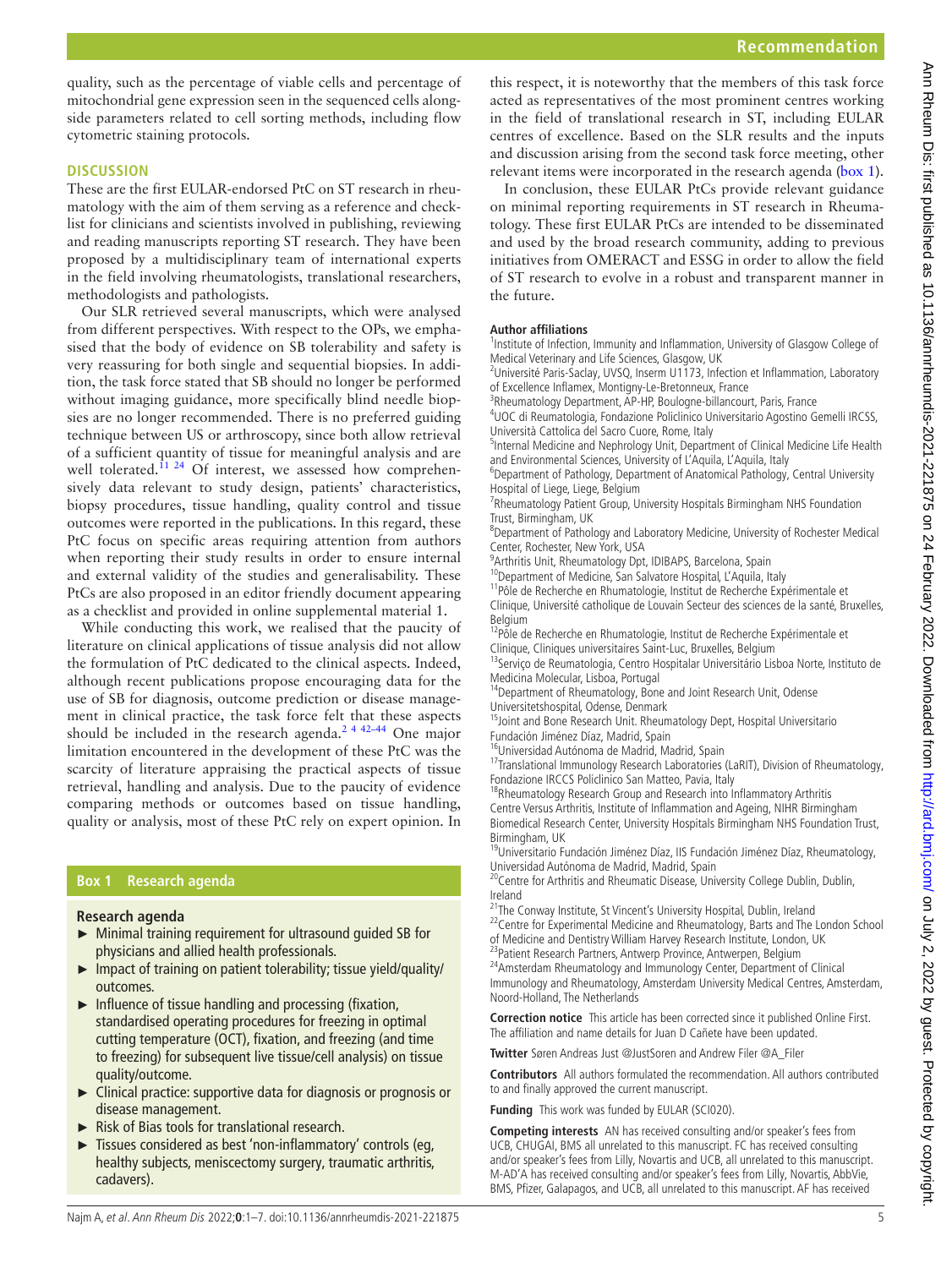consulting and/or speaker's fees from Janssen, GSK, Abbvie, Galapagos and receives research funding from Janssen, GSK, Mestag, Roche and Celsius, all unrelated to this manuscript. EN has received consulting and/or speaker's fees from Roche, BMS, UCB, Lilly Celgene GmbH, all unrelated to this manuscript. SA has received research funding by Abbvie, Pfizer, BMS and GSK and has received consulting and/or speaker's fees from Abbvie, Pfizer, BMS, Galapagos, Novartis, Janssen and Lilly all unrelated to this manuscript. JEF has received research funding and/or speaker's fees from Abbvie, Ache, Biogen, Janssen, Lilly, MSD, Novartis, Pfizer, UCB, all unrelated to this manuscript. SWT received research funding and/or speaker's fees from AbbVie, Arthrogen/MeiraGTx, AstraZeneca, BMS, Celgene, Galapagos, GSK, MSD, Pfizer, Roche, Sanofi-Genzyme, all unrelated to this manuscript. VCR has received research funding and non-financial support from Merck Sharp and Dohme; personal fees and non-financial support from Pfizer and Janssen; non-financial support from Lilly and Roche, outside the submitted work. MM Supported by the National Institute of Health Research (NIHR) Birmingham Biomedical Research Centre at the University Hospitals Birmingham NHS Foundation Trust and the University of Birmingham. The author(s) views unrelated to the NIHR or the department of Health and Social Care.

#### **Patient consent for publication** Not applicable.

**Ethics approval** This study does not involve human participants.

**Provenance and peer review** Not commissioned; externally peer reviewed.

**Supplemental material** This content has been supplied by the author(s). It has not been vetted by BMJ Publishing Group Limited (BMJ) and may not have been peer-reviewed. Any opinions or recommendations discussed are solely those of the author(s) and are not endorsed by BMJ. BMJ disclaims all liability and responsibility arising from any reliance placed on the content. Where the content includes any translated material, BMJ does not warrant the accuracy and reliability of the translations (including but not limited to local regulations, clinical guidelines, terminology, drug names and drug dosages), and is not responsible for any error and/or omissions arising from translation and adaptation or otherwise.

#### **ORCID iDs**

Aurélie Najm <http://orcid.org/0000-0002-6008-503X> Félicie Costantino<http://orcid.org/0000-0002-1449-959X> Alessia Alunno <http://orcid.org/0000-0003-1105-5640> Juan D Cañete<http://orcid.org/0000-0003-2606-0573> Francesco Carubbi <http://orcid.org/0000-0003-1958-5136> Patrick Durez <http://orcid.org/0000-0002-7156-2356> João Eurico Fonseca <http://orcid.org/0000-0003-1432-3671> Raquel Largo<http://orcid.org/0000-0001-6525-2944> Costantino Pitzalis <http://orcid.org/0000-0003-1326-5051> Vasco C Romão<http://orcid.org/0000-0002-5603-9436> Douglas J Veale<http://orcid.org/0000-0003-2802-4971> Maria-Antonietta D'Agostino<http://orcid.org/0000-0002-5347-0060> Andrew Filer <http://orcid.org/0000-0001-8164-6249>

#### **REFERENCES**

- <span id="page-5-0"></span>1 Orr C, Vieira-Sousa E, Boyle DL, et al. Synovial tissue research: a state-of-the-art review. [Nat Rev Rheumatol](http://dx.doi.org/10.1038/nrrheum.2017.115) 2017;13:463–75.
- <span id="page-5-13"></span>2 Humby FC, Al Balushi F, Lliso G, et al. Can synovial pathobiology integrate with current clinical and imaging prediction models to achieve personalized health care in rheumatoid arthritis? [Front Med](http://dx.doi.org/10.3389/fmed.2017.00041) 2017;4:41.
- 3 Johnsson H, Najm A. Synovial biopsies in clinical practice and research: current developments and perspectives. [Clin Rheumatol](http://dx.doi.org/10.1007/s10067-020-05512-7) 2021;40:2593-600.
- <span id="page-5-1"></span>4 Alivernini S, MacDonald L, Elmesmari A, et al. Distinct synovial tissue macrophage subsets regulate inflammation and remission in rheumatoid arthritis. [Nat Med](http://dx.doi.org/10.1038/s41591-020-0939-8) 2020;26:1295–306.
- 5 Croft AP, Campos J, Jansen K, et al. Distinct fibroblast subsets drive inflammation and damage in arthritis. [Nature](http://dx.doi.org/10.1038/s41586-019-1263-7) 2019;570:246-51.
- 6 Zhang F, Wei K, Slowikowski K, et al. Defining inflammatory cell states in rheumatoid arthritis joint synovial tissues by integrating single-cell transcriptomics and mass cytometry. [Nat Immunol](http://dx.doi.org/10.1038/s41590-019-0378-1) 2019;20:928–42.
- <span id="page-5-2"></span>7 Kelly S, Humby F, Filer A, et al. Ultrasound-Guided synovial biopsy: a safe, welltolerated and reliable technique for obtaining high-quality synovial tissue from both large and small joints in early arthritis patients. [Ann Rheum Dis](http://dx.doi.org/10.1136/annrheumdis-2013-204603) 2015;74:611-7.
- 8 Najm A, Orr C, Heymann M-F, et al. Success rate and utility of ultrasound-guided synovial biopsies in clinical practice. [J Rheumatol](http://dx.doi.org/10.3899/jrheum.151441) 2016;43:2113-9.
- 9 Romão VC, Polido-Pereira J, Barros R, et al. Efficacy, safety, and sample quality of ultrasound-guided synovial needle biopsy in clinical practice and research: a prospective observational study. [Arthritis Care Res](http://dx.doi.org/10.1002/acr.24050) 2020;72:1497-505
- 10 Lazarou I, D'Agostino M-A, Naredo E, et al. Ultrasound-Guided synovial biopsy: a systematic review according to the OMERACT filter and recommendations for minimal reporting standards in clinical studies. [Rheumatology](http://dx.doi.org/10.1093/rheumatology/kev128) 2015;54:1867–75.
- <span id="page-5-6"></span>11 Just SA, Humby F, Lindegaard H, et al. Patient-Reported outcomes and safety in patients undergoing synovial biopsy: comparison of ultrasound-guided needle biopsy, ultrasound-guided portal and forceps and arthroscopic-guided synovial biopsy techniques in five centres across Europe. [RMD Open](http://dx.doi.org/10.1136/rmdopen-2018-000799) 2018;4:e000799.
- <span id="page-5-3"></span>12 Bresnihan B, Cunnane G, Youssef P, et al. Microscopic measurement of synovial membrane inflammation in rheumatoid arthritis: proposals for the evaluation of tissue samples by quantitative analysis. [Br J Rheumatol](http://dx.doi.org/10.1093/rheumatology/37.6.636) 1998;37:636-42.
- 13 Bresnihan B, Pontifex E, Thurlings RM, et al. Synovial tissue sublining CD68 expression is a biomarker of therapeutic response in rheumatoid arthritis clinical trials: consistency across centers. [J Rheumatol](http://dx.doi.org/10.3899/jrheum.090348) 2009;36:1800-2.
- 14 Bresnihan B, Baeten D, Firestein GS, et al. Synovial tissue analysis in clinical trials. J [Rheumatol](http://www.ncbi.nlm.nih.gov/pubmed/16331792) 2005;32:2481–4.
- <span id="page-5-9"></span>15 Humby F, Kelly S, Hands R, et al. Use of ultrasound-guided small joint biopsy to evaluate the histopathologic response to rheumatoid arthritis therapy: recommendations for application to clinical trials. [Arthritis Rheumatol](http://dx.doi.org/10.1002/art.39235) 2015;67:2601–10.
- 16 Najm A, Le Goff B, Orr C, et al. Standardisation of synovial biopsy analyses in rheumatic diseases: a consensus of the EULAR synovitis and OMERACT synovial tissue biopsy groups. [Arthritis Res Ther](http://dx.doi.org/10.1186/s13075-018-1762-1) 2018;20:265.
- <span id="page-5-4"></span>17 van der Heijde D, Aletaha D, Carmona L, et al. 2014 update of the EULAR standardised operating procedures for EULAR-endorsed recommendations. Ann [Rheum Dis](http://dx.doi.org/10.1136/annrheumdis-2014-206350) 2015;74:8–13.
- <span id="page-5-5"></span>18 CEBM-Levels-of-Evidence-2.1.pdf. Available: [https://www.cebm.net/wp-content/](https://www.cebm.net/wp-content/uploads/2014/06/CEBM-Levels-of-Evidence-2.1.pdf) [uploads/2014/06/CEBM-Levels-of-Evidence-2.1.pdf](https://www.cebm.net/wp-content/uploads/2014/06/CEBM-Levels-of-Evidence-2.1.pdf) [Accessed 12 Jul 2021].
- 19 Romao VC, Polido-Pereira J, Barros R. FRI0678 ultrasound-guided synovial needle biopsy: single center experience of an emerging, minimally invasive technique in clinical practice and research. Ann Rheum Dis 2017;76:746–7.
- 20 Kane D, Veale DJ, FitzGerald O, et al. Survey of arthroscopy performed by rheumatologists. [Rheumatology](http://dx.doi.org/10.1093/rheumatology/41.2.210) 2002;41:210–5.
- 21 Dyke B, Maybury M, Alivernini S. Survey of Minimally-Invasive Ultrasound-Guided Synovial Biopsy Performed at Rheumatology Centres [abstract]. Arthritis Rheumatol 2020;72 [https://acrabstracts.org/abstract/survey-of-minimally-invasive-ultrasound](https://acrabstracts.org/abstract/survey-of-minimally-invasive-ultrasound-guided-synovial-biopsy-performed-at-rheumatology-centres/)[guided-synovial-biopsy-performed-at-rheumatology-centres/](https://acrabstracts.org/abstract/survey-of-minimally-invasive-ultrasound-guided-synovial-biopsy-performed-at-rheumatology-centres/)
- 22 Humby F, Kelly S, Bugatti S, et al. Evaluation of Minimally Invasive, Ultrasoundguided Synovial Biopsy Techniques by the OMERACT Filter--Determining Validation Requirements. [J Rheumatol](http://dx.doi.org/10.3899/jrheum.141199) 2016;43:208-13.
- 23 Meric de Bellefon L, Durez P, Galant C, et al. OP0121 Safety, Tolerability and Feasibility of Minimally Invasive Ultrasound-Guided Synovial Biopsy of Wrist and Metacarpophalangeal Joints - An Ultrasound Follow-Up Study. [Ann Rheum Dis](http://dx.doi.org/10.1136/annrheumdis-2016-eular.5386) 2016;75:101.1–101.
- <span id="page-5-7"></span>24 Humby F, Romão VC, Manzo A, et al. A multicenter retrospective analysis evaluating performance of synovial biopsy techniques in patients with inflammatory arthritis: arthroscopic versus ultrasound-guided versus blind needle biopsy. [Arthritis Rheumatol](http://dx.doi.org/10.1002/art.40433) 2018;70:702–10.
- <span id="page-5-8"></span>25 Möller I. Sp0211 Development of a Standardized Training Model for Ultrasound-Guided Synovial Biopsy"s in Small and Large Joints. Annals of the Rheumatic Diseases 2019;78:65.
- 26 Lindberg J, Wijbrandts CA, van Baarsen LG, et al. The gene expression profile in the synovium as a predictor of the clinical response to infliximab treatment in rheumatoid arthritis. [PLoS One](http://dx.doi.org/10.1371/journal.pone.0011310) 2010;5:e11310.
- 27 Rivellese F, Humby F, Bugatti S, et al. B cell synovitis and clinical phenotypes in rheumatoid arthritis: relationship to disease stages and drug exposure. [Arthritis](http://dx.doi.org/10.1002/art.41184)  [Rheumatol](http://dx.doi.org/10.1002/art.41184) 2020;72:714–25.
- 28 Chatzidionysiou K, Engström M, Af Klint E. Significant decrease of T-cells but not macrophages in the synovium of patients with active rheumatoid arthritis after treatment with tocilizumab. Ann Rheum Dis 2018;77:891.
- 29 Ducreux J, Durez P, Galant C. Global molecular effects of tocilizumab therapy in rheumatoid arthritis synovium: molecular effects of tocilizumab therapy. Arthritis & Rheumatology 2014;66:15–23.
- 30 Orr C, Najm A, Biniecka M, et al. Synovial immunophenotype and Anti-Citrullinated peptide antibodies in rheumatoid arthritis patients: relationship to treatment response and radiologic prognosis. [Arthritis Rheumatol](http://dx.doi.org/10.1002/art.40218) 2017;69:2114-23.
- 31 De Groof A, Ducreux J, Humby F, et al. Higher expression of TNFα-induced genes in the synovium of patients with early rheumatoid arthritis correlates with disease activity, and predicts absence of response to first line therapy. Arthritis Res The. 2016;18.
- 32 Pirbuccus F, Galant C, Toukap AN. Differences in histological scores and histoclinical correlations in AcpA versus ACPA+ rheumatoid arthritis patients. Arthritis Rheum 2016;68:747–8.
- 33 Humby FC. Synovial tissue sampling in Rheumatological Practice—Past developments and future perspectives. [Front Med](http://dx.doi.org/10.3389/fmed.2019.00004) 2019;6.
- <span id="page-5-11"></span>34 Boyle DL, Rosengren S, Bugbee W, et al. Quantitative biomarker analysis of synovial gene expression by real-time PCR. [Arthritis Res Ther](http://dx.doi.org/10.1186/ar1004) 2003;5:R352-60. 35 Donlin LT, Rao DA, Wei K, et al. Methods for high-dimensional analysis of cells
- <span id="page-5-12"></span>dissociated from cryopreserved synovial tissue. [Arthritis Res Ther](http://dx.doi.org/10.1186/s13075-018-1631-y) 2018;20:139.
- <span id="page-5-10"></span>36 Smeets TJM, Barg EC, Kraan MC, et al. Analysis of the cell infiltrate and expression of proinflammatory cytokines and matrix metalloproteinases in arthroscopic synovial biopsies: comparison with synovial samples from patients with end stage, destructive rheumatoid arthritis. [Ann Rheum Dis](http://dx.doi.org/10.1136/ard.62.7.635) 2003;62:635–8.
- 37 Musters A, Klarenbeek PL, Doorenspleet ME, et al. In rheumatoid arthritis, synovitis at different inflammatory sites is dominated by shared but patient-specific T cell clones. [The Journal of Immunology](http://dx.doi.org/10.4049/jimmunol.1800421) 2018;201:417–22.